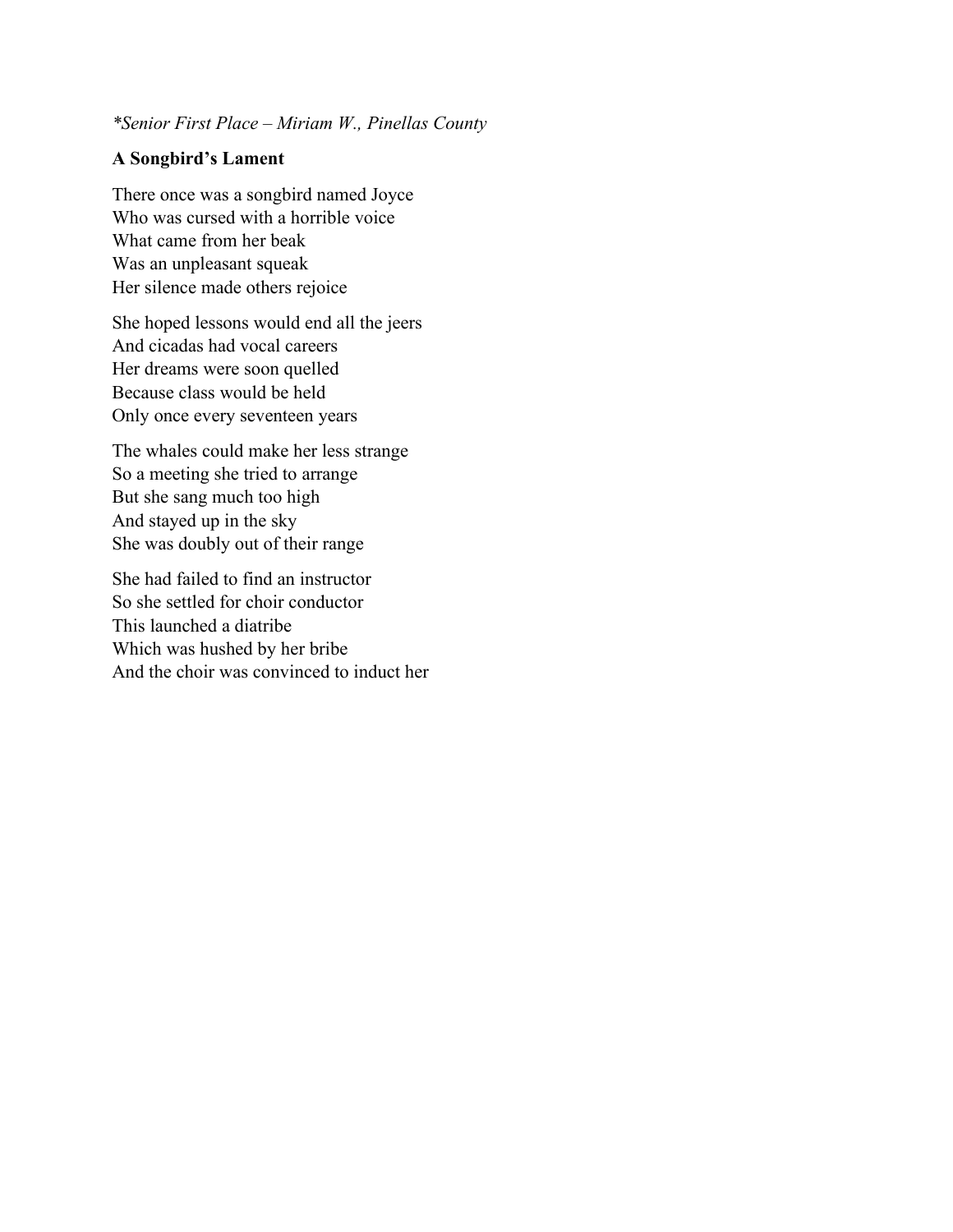*\*Senior Second Place – Zachary A., Pinellas County*

## **Vulture Culture**

Everyone has heard of the Vulture But do you know of their culture? Every day They visit the roadside café For example Darrien Who especially liked carrion Would feast on squished cats And occasionally bats And then there was Dale Whose hunting was always a fail And he had to settle For the roadside cattle Despite his desire To perhaps acquire A fresh meal all on his own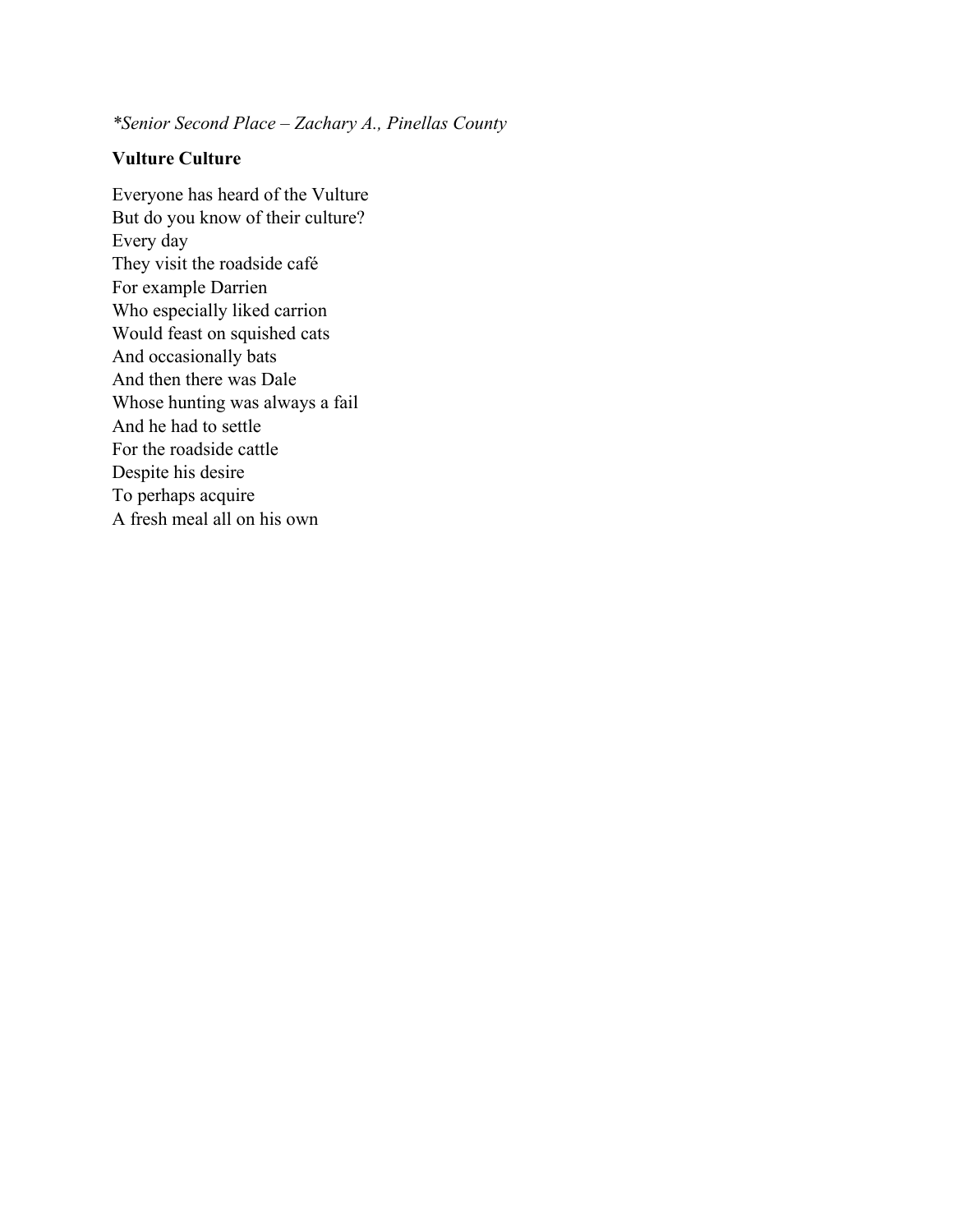*\*Senior Third Place – Ryan C., Escambia County*

# **Our Ancient Friend**

An ancient, threatened Reptile lumbers Through the pine sandhills.

They chomp grass, Dead insects, Sometimes even carrion.

With feet shaped like shovels, They dig domed burrows, Shelter for hundreds.

This keystone species, Friend to many, Needs your help.

Save the gentle giant, Protect their home, Gopher tortoises deserve more.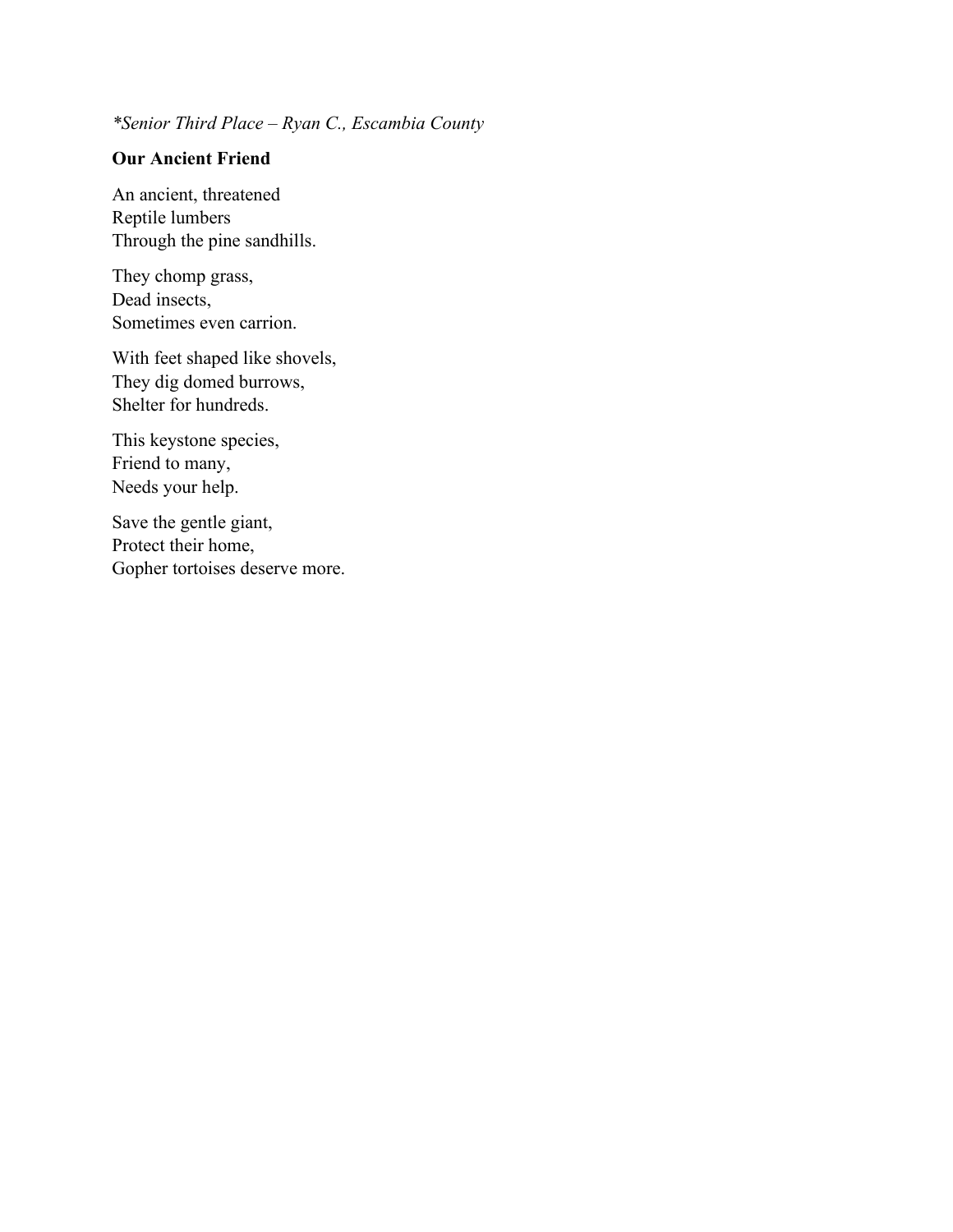*\*Senior Honorable Mention – Hannah A., Palm Beach County*

# **Water**

Radiant blue drops trickle downward. Splash! Stillness, quietness, calmness, Suddenly, movement, flowing softly. Faster, wavier, rockier! Water flying over the rocks! Speed! Swiftness! Finally, falling straight down… down… down.